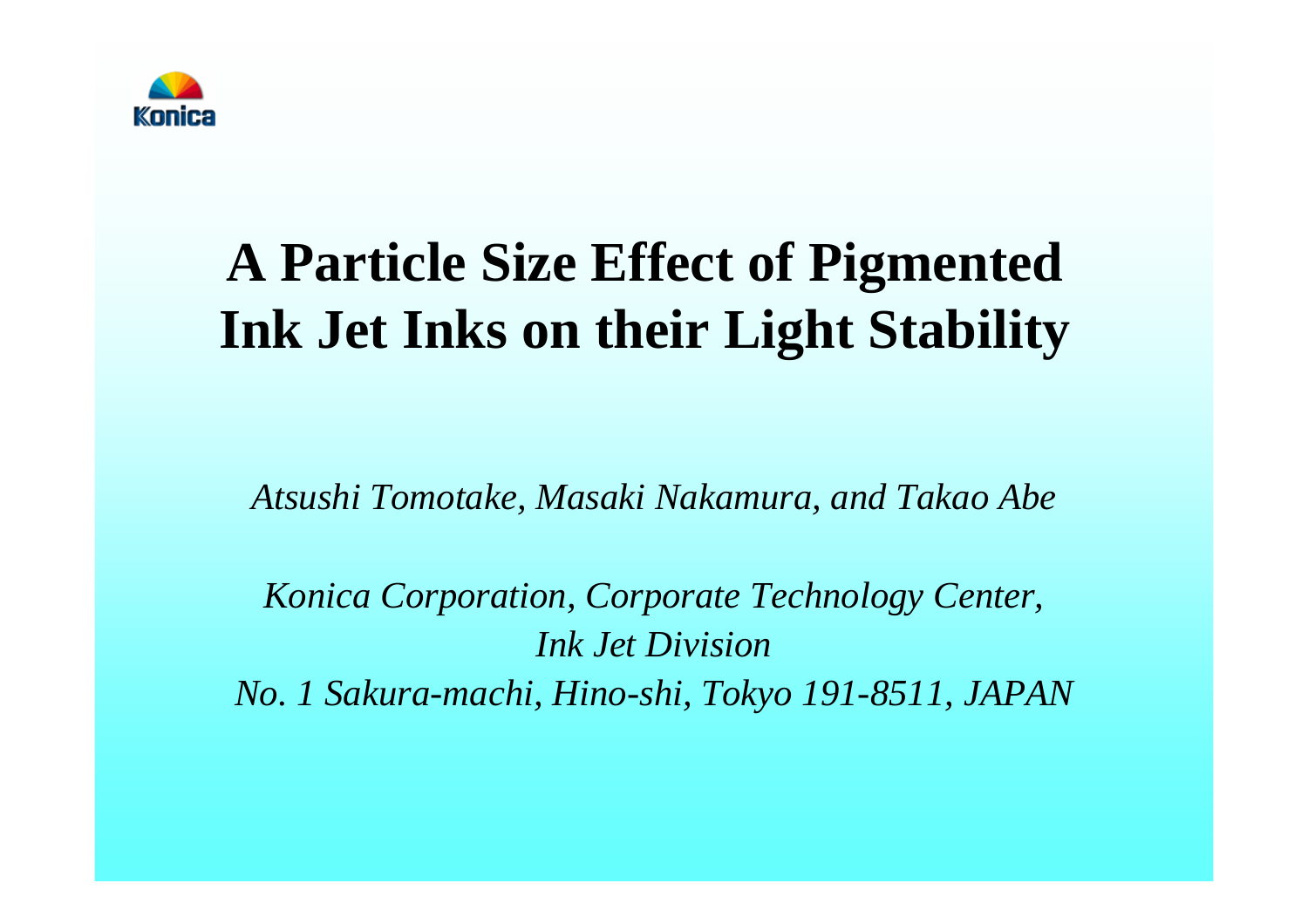

#### **Pigmented Inks – High Stability & Poor Quality**

Merits: High image stability | - Light fastness

#### Demerits: Poor image quality | - Optical density

- 
- Gas fastness
- -Water resistance
- 
- -Color gamut
- -Gloss



Small sized pigmented inks were investigated to solve the image quality issue.<sup>\*1</sup>

<sup>\*1</sup> A. D. Bermel and D. E. Bugner, *J. Imaging Sci. Technol.,* **43**, 320 (1999);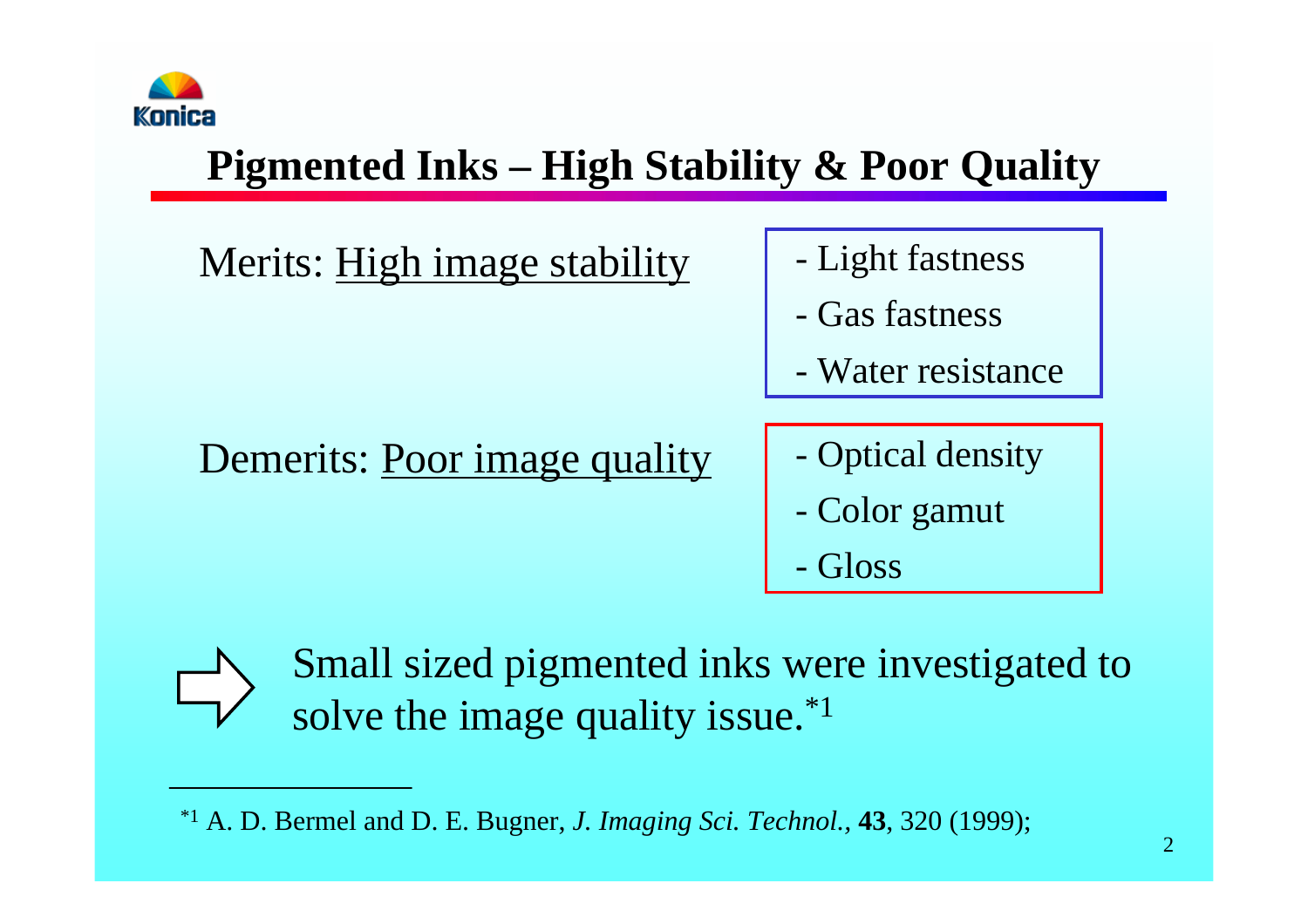

### **Particle Size Effects**

- 1. Small sized pigmented inks can:
- give higher optical densities.
- enlarge color gamut.
- 2. Small sized C&M inks did not fade; particle size did not appear to affect the light stability for C&M.
- 3. Large & small sized PY74 inks faded significantly.
- Why only yellow pigmented inks faded so significantly? Why only yellow pigmented inks faded so significantly?
- Are there any light stable small yellow pigments? Are there any light stable small yellow pigments?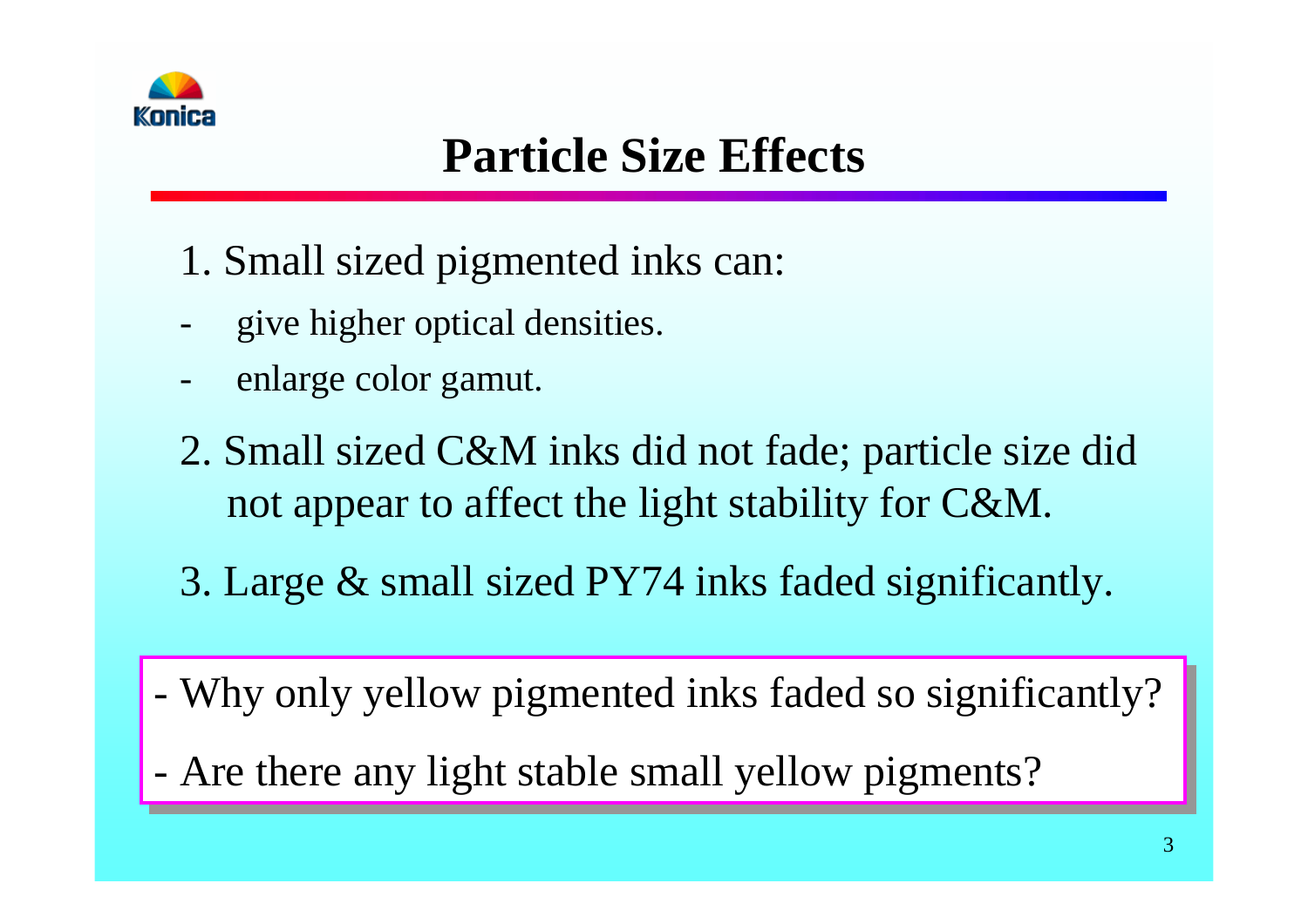

### **Purpose of this Work**

- 1. To clarify the mechanism of the size effects on the light fading behavior.
- 2. To discover light stable small-sized yellow pigments.



- Preparation of ink-sets with different sized pigments
- Investigation of their behavior under irradiation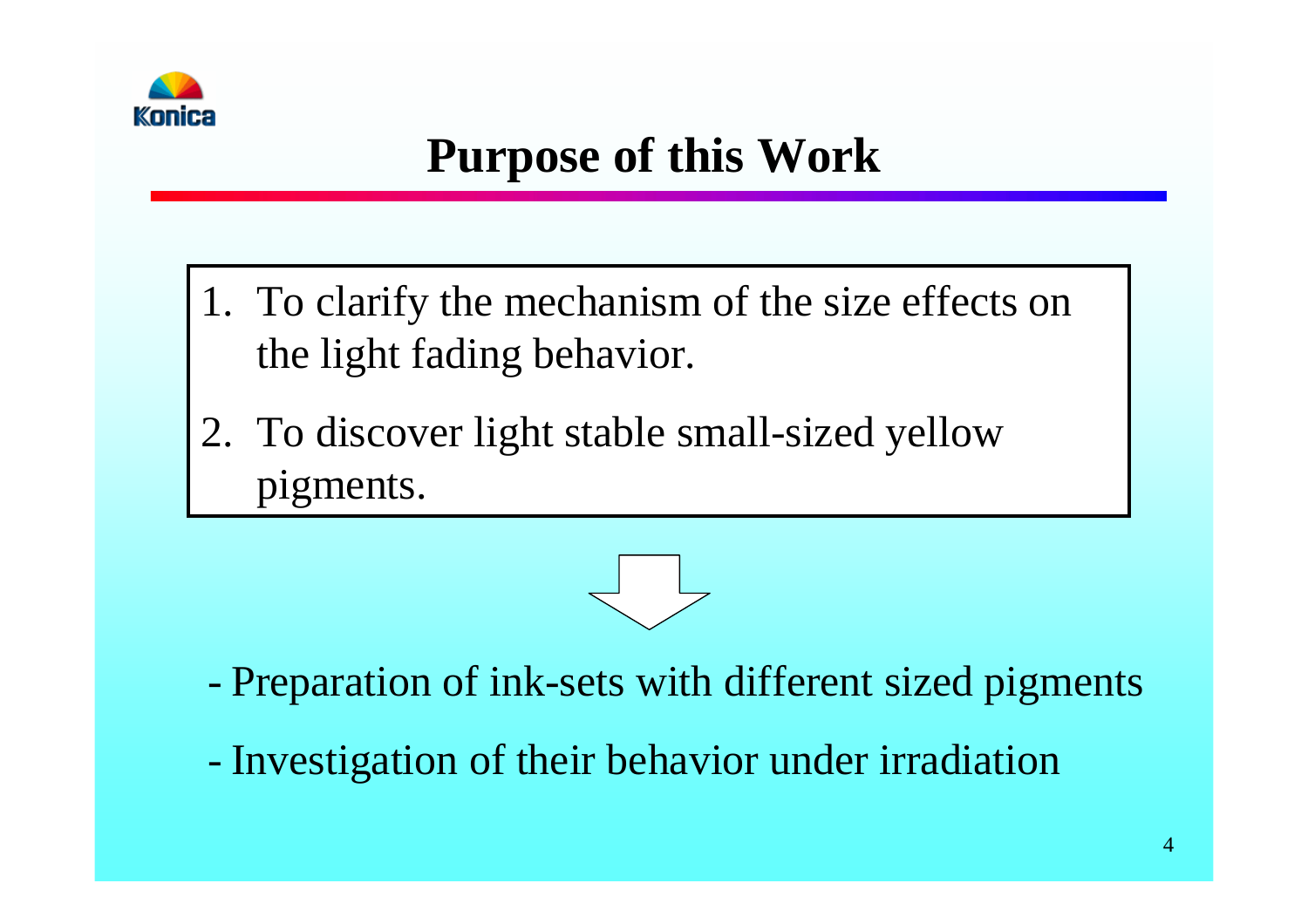

### **Experimental**

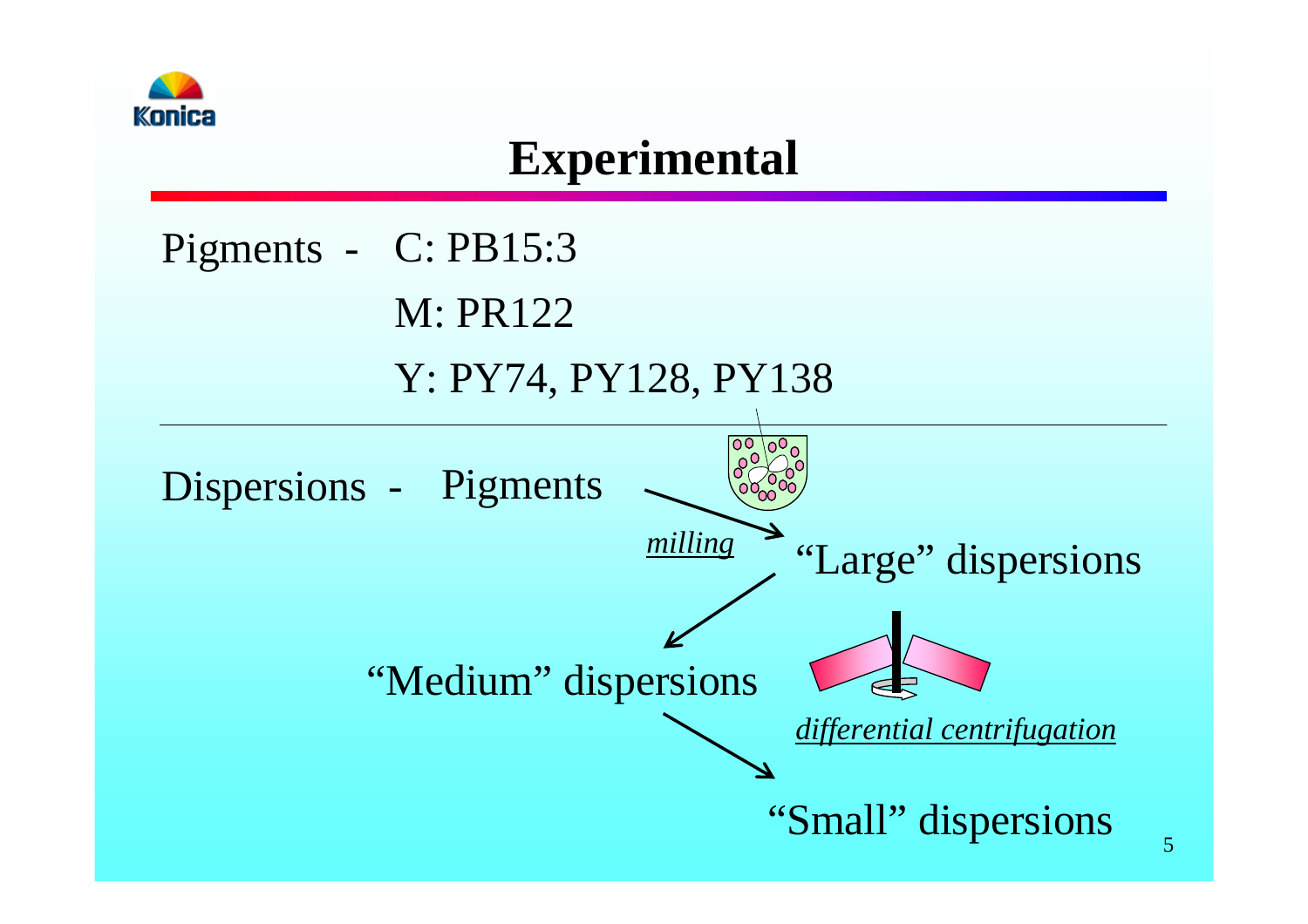

### **Particle Sizes of Dispersions**

|                |               | <b>Particle Size*</b> |          |         |
|----------------|---------------|-----------------------|----------|---------|
| Color          | Pigment       | "Large"               | "Medium" | "Small" |
|                |               | disp.                 | disp.    | disp.   |
| Cyan           | <b>PB15:3</b> | 164                   | 97       | 65      |
| <b>Magenta</b> | <b>PR122</b>  | 127                   | 105      | 81      |
| Yellow         | <b>PY138</b>  | 96                    | 79       | 54      |
|                | <b>PY128</b>  | 172                   | 73       | 58      |
|                | <b>PY74</b>   | 120                   | 45<br>80 |         |

\*

a volume average diameter (nm)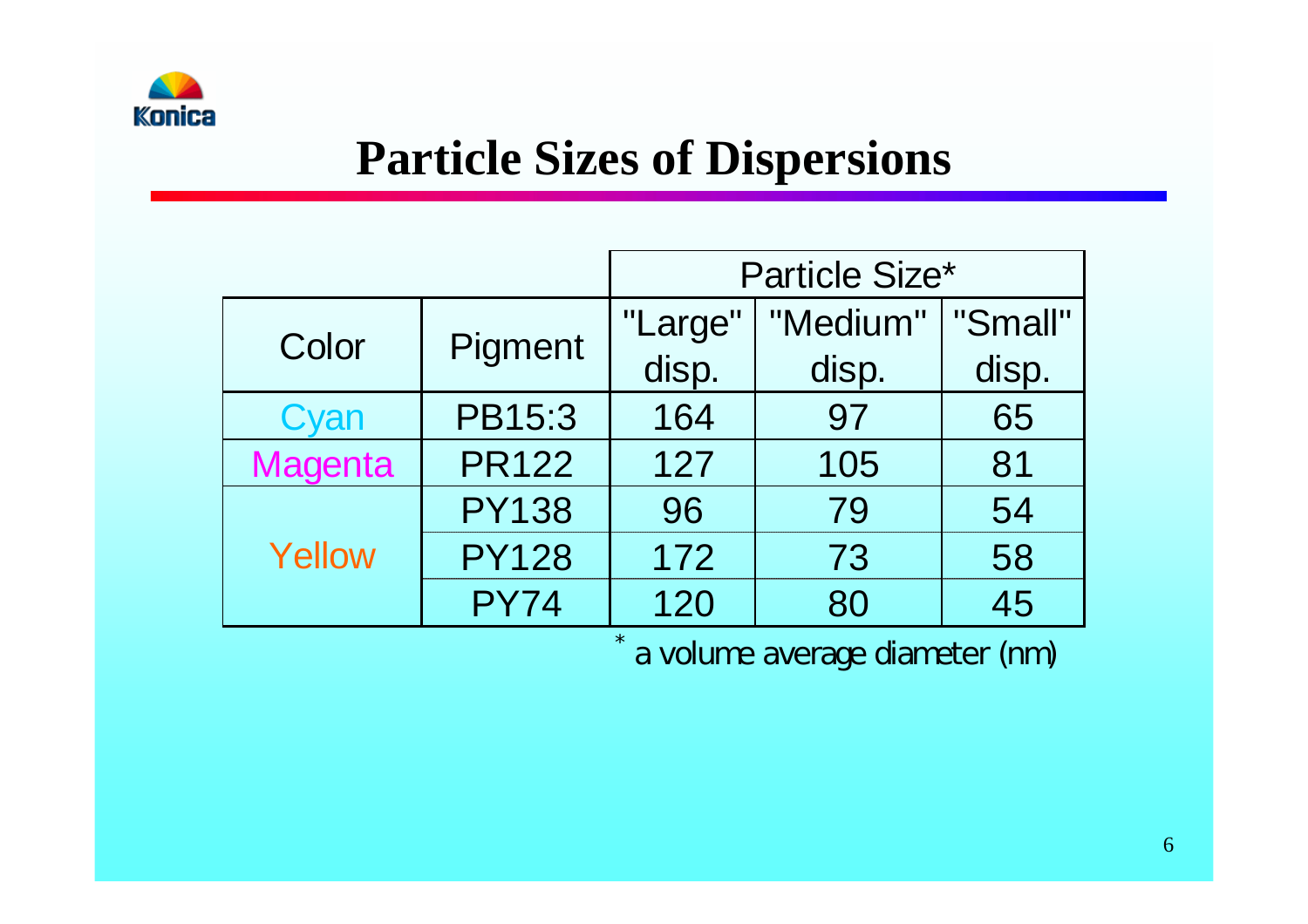

### **A Size Effect on the Light Fastness**



- All PY 128 and PY138 were stable against light.

- PY74 exhibited size dependency on the L.F.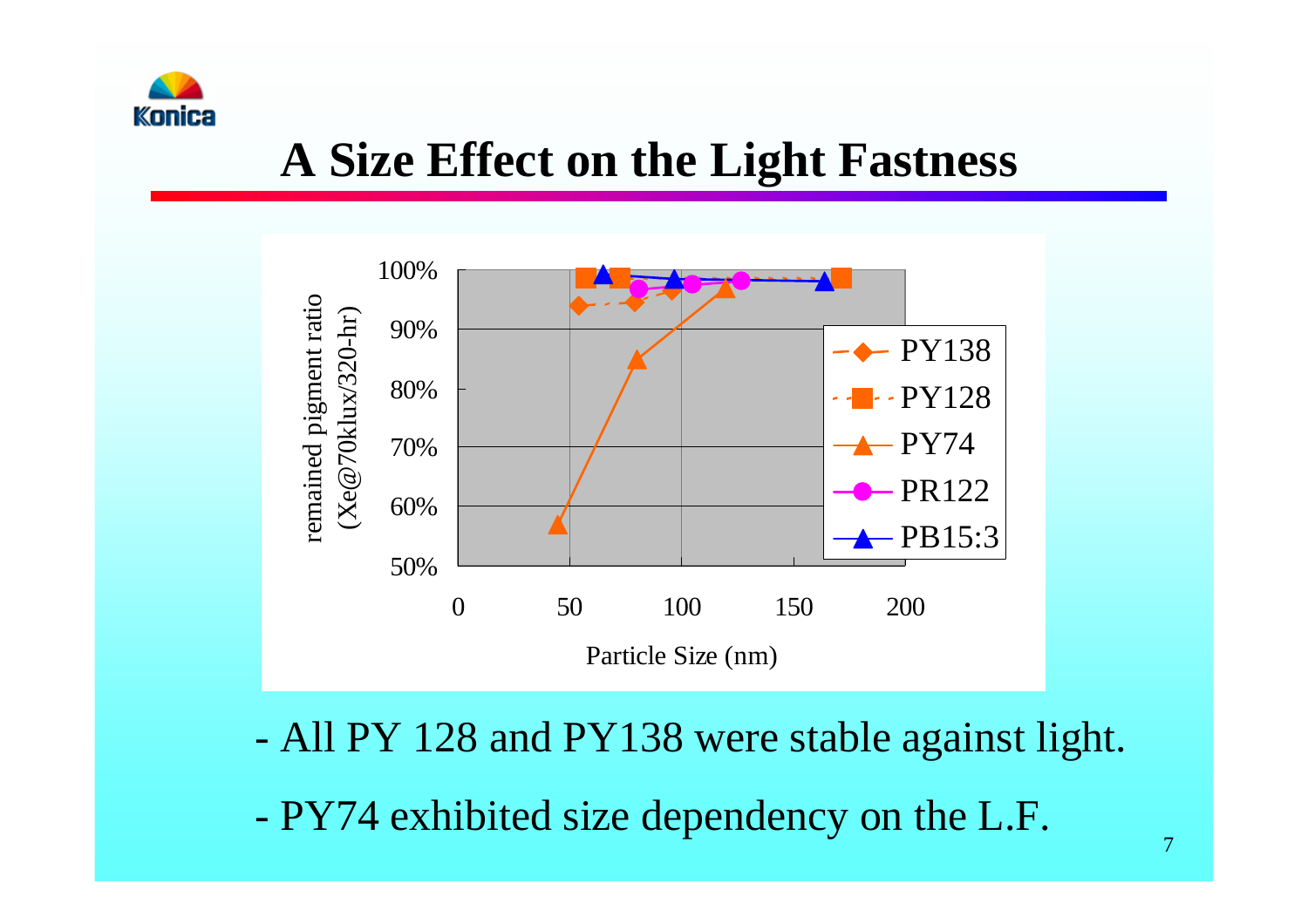# **Relationship between Pigment's Surface Area and their Light Fading Behavior**



- Linear relationship was observed for PY74.

-PY138 and PR122 seemed to decrease the ratio with the area.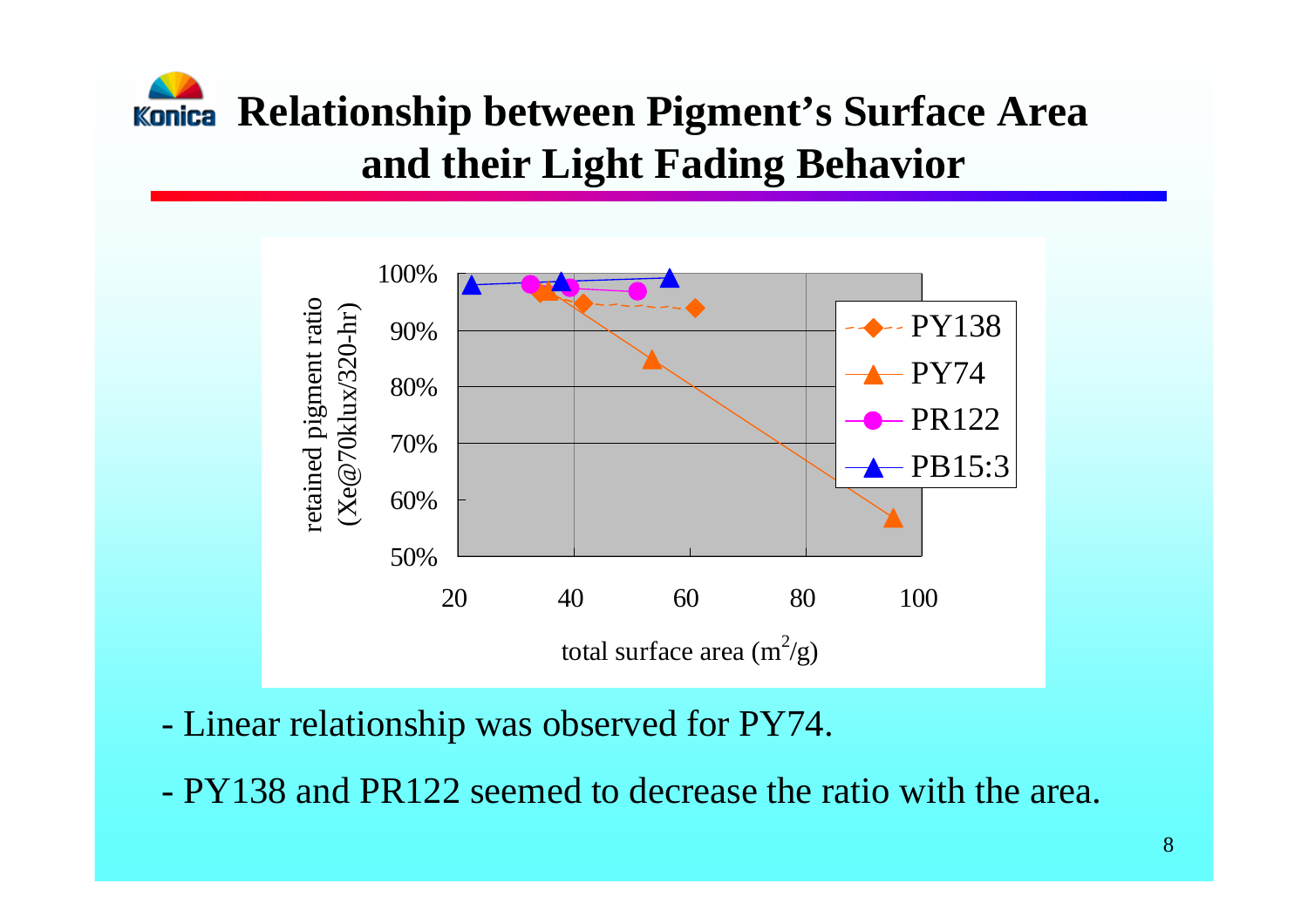

# **Factor of Light-Fading Reaction**

- 1.Surface area seemed to control the fading behavior of PY74.
- 2. Stable surface region seemed to be different for every pigments.

#### Hypothesis:

- 1. Light stable pigments aggregate or agglomerate on the recording media surface; act likely as larger particles.
- 2. Chemical structure of pigments control the lightfading reaction.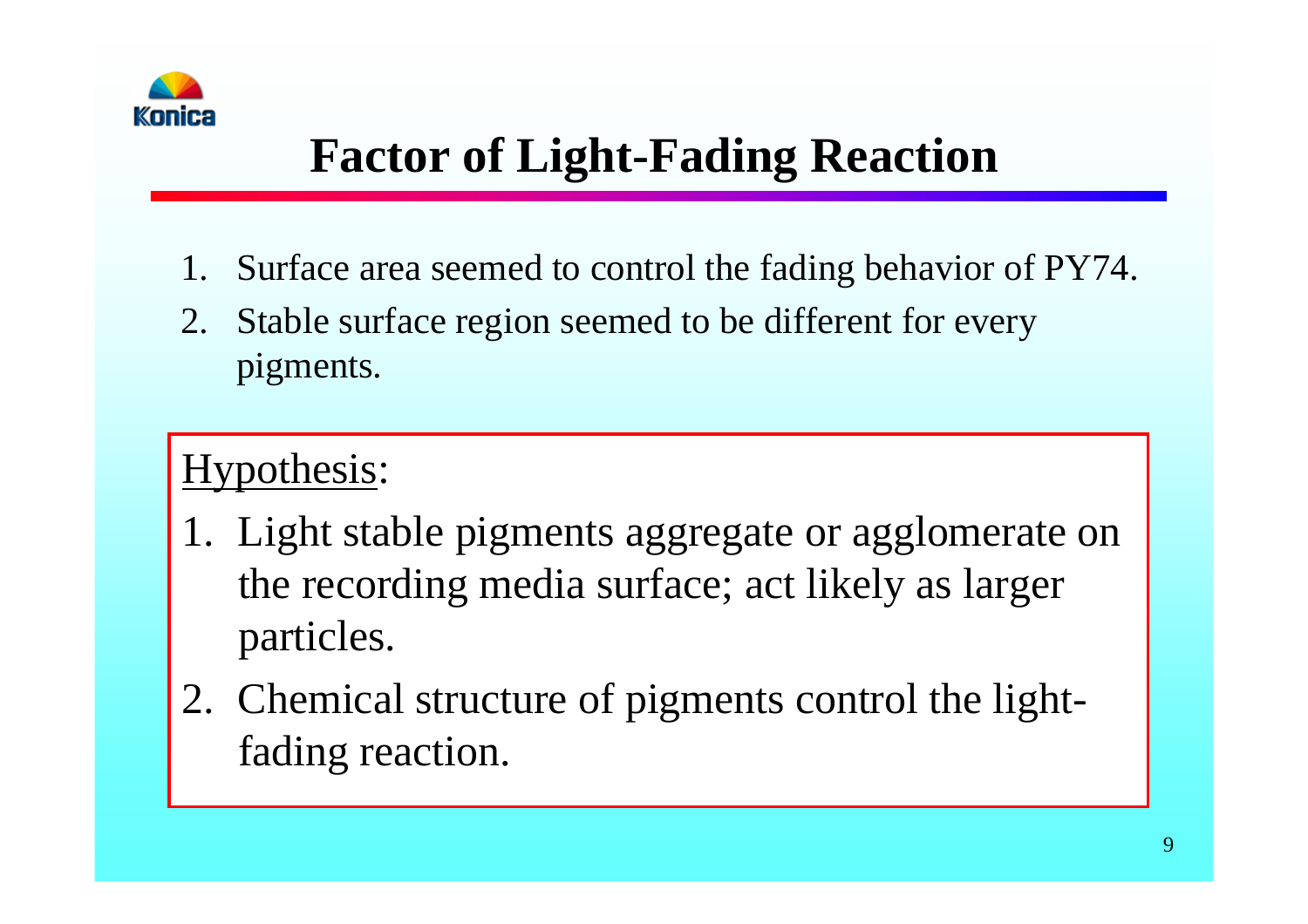

# **Estimation of Aggregation/Agglomeration**

Aggregation/agglomeration will make rough of the print's surface.

\*aggregation/agglomeration

= stacking of "large" particles

= increase of surface roughness



Surface roughness index:  $R_{\text{max}}$ 

 $R_{\text{max}}$  = height of the highest peak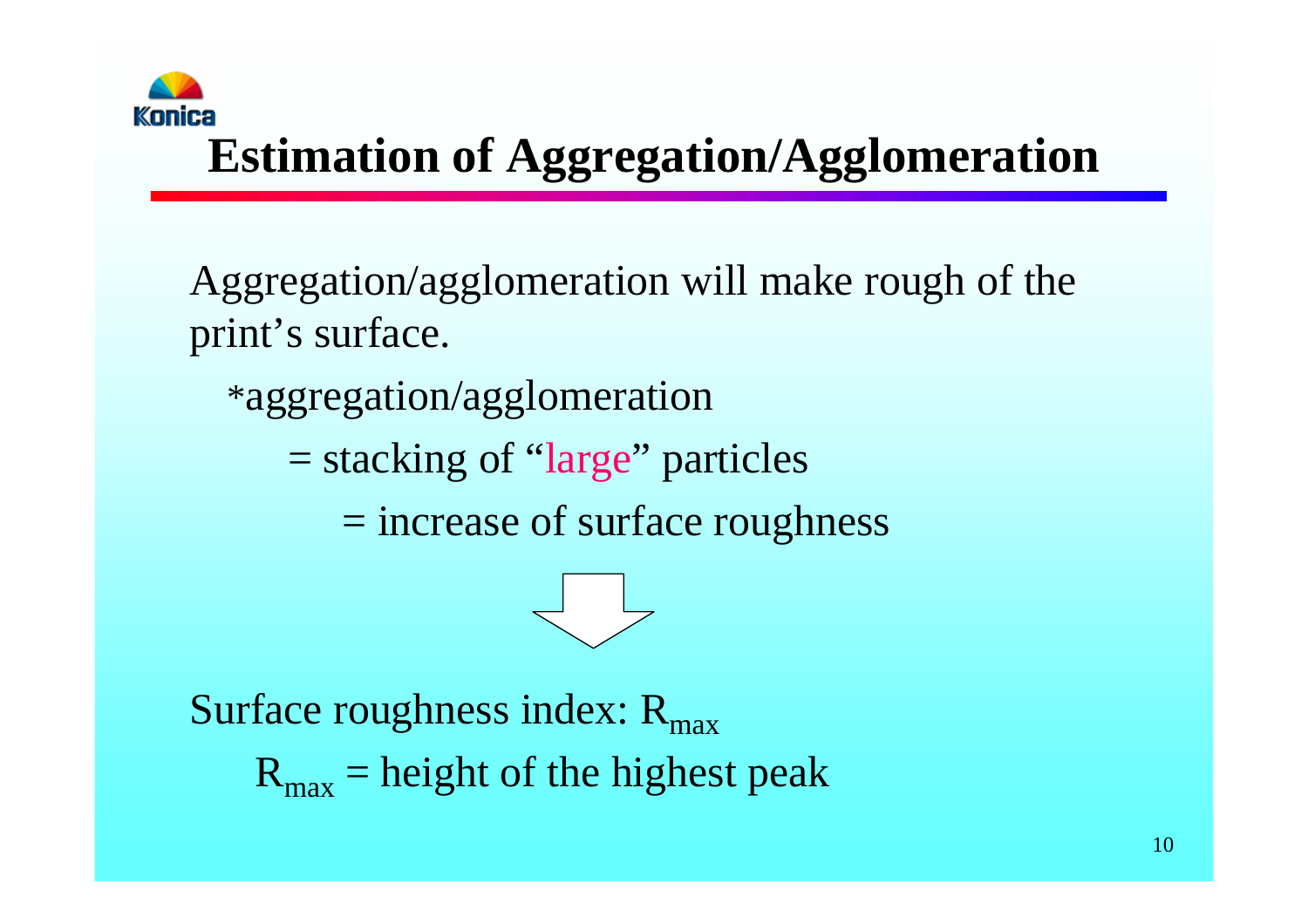

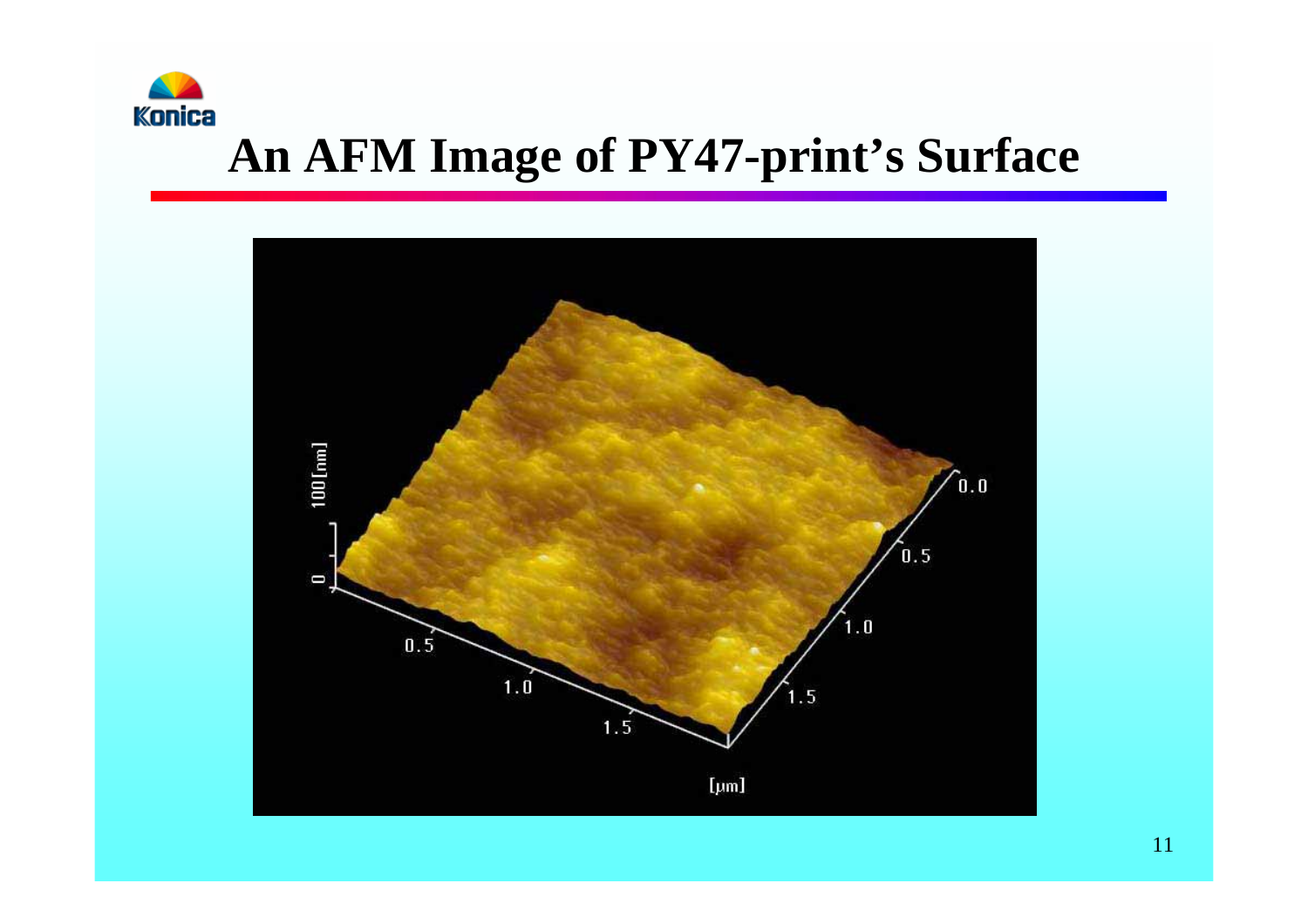

# **Rmax Values of the Images**

|                |              | $R_{\text{max}}$ |          |         |  |
|----------------|--------------|------------------|----------|---------|--|
| Color          | Pigment      | "Large"          | "Medium" | "Small" |  |
|                |              | disp.            | disp.    | disp.   |  |
| Cyan           | PB15:3       | 61               | 21       | 12      |  |
| <b>Magenta</b> | <b>PR122</b> | 26               | 18       | 16      |  |
| Yellow         | <b>PY138</b> | 45               | 29       | 25      |  |
|                | <b>PY128</b> | 65               | 59       | 27      |  |
|                | <b>PY74</b>  | 37               | 31       | 11      |  |

The levels of aggregation/agglomeration were compatible in the same category of dispersions.

Effects of aggregation/agglomeration were not large.